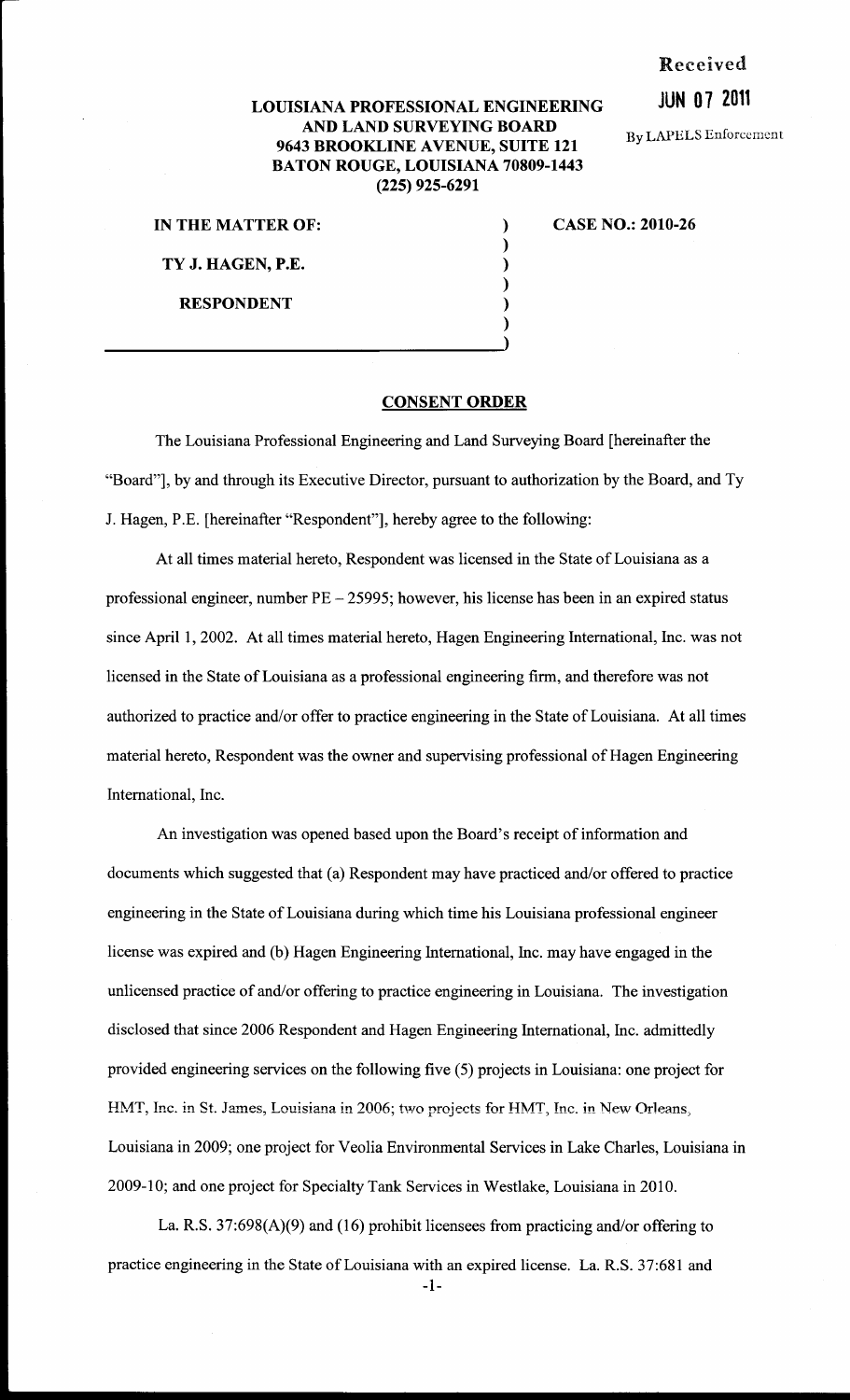37:700(A)(1), (7) and (9), *to wit* LAC Title 46:LXI§2301(B)(1), prohibit the practicing of and/or offering to practice engineering and the use of the word "engineering" or any modification or derivative thereof in a person's name or form of business or activity in the State of Louisiana without proper licensure. La. R.S. 37:698(A)(12) prohibits licensees from aiding or assisting another person in violating the laws and/or rules of the Board. La. R.S. 37:698(H) permits the Board to take disciplinary action against persons who violate La. R.S. 37:698(A)(9), (12) and (16), upon a finding of guilt following the preferral of charges, notice and hearing and a majority vote of its entire membership authorized to participate in the proceeding. La. R.S. 37:681, La. R.S. 37:698(A)(9), (12) and (16), La. R.S. 37:698(H), La. R.S. 37:700(A)(1), (7) and (9) and LAC Title 46:LXI§2301(B)(1) were in effect at all times material hereto.

It is undisputed that (a) Respondent's license to practice and/or offer to practice engineering in Louisiana has been expired since April 1, 2002, (b) at all times material hereto Hagen Engineering International, Inc. was not licensed to practice and/or offer to practice engineering in Louisiana, (c) since 2006 Respondent and Hagen Engineering International, Inc. have practiced and/or offered to practice engineering in Louisiana without proper licensure, (d) since 2006 Hagen Engineering International, Inc. has used the word "engineering" in its name or form of business or activity in Louisiana without proper licensure and (e) Respondent aided or assisted Hagen Engineering International, Inc. in violating the laws and/or rules of the Board.

By letter dated April 28, 2011, the Board gave notice to Respondent that it was considering the preferral of charges against Respondent on the grounds that he may have violated (a) La. R.S. 37:698(A)(9) and (16), relative to practicing and/or offering to practice engineering in the State of Louisiana with an expired license and (b) La. R.S. 37:698(A)(12), relative to the aiding or assisting of another person in violating the laws and/or rules of the Board.

Wishing to dispense with the need for further disciplinary action and to conclude the instant proceeding without further delay and expense, for the purpose of this proceeding only, Respondent and the Board do hereby enter into this Consent Order, in which Respondent of his own free will consents to the issuance of a Consent Order by the Board, wherein Respondent agrees to (a) pay a fine of five thousand (\$5,000.00) dollars, (b) pay administrative costs of five hundred sixty-nine and 85/100 (\$569.85) dollars, (c) pay past unpaid renewal fees of eight hundred twenty-five (\$825.00) dollars, (d) successfully complete the Board's online Louisiana

-2-

~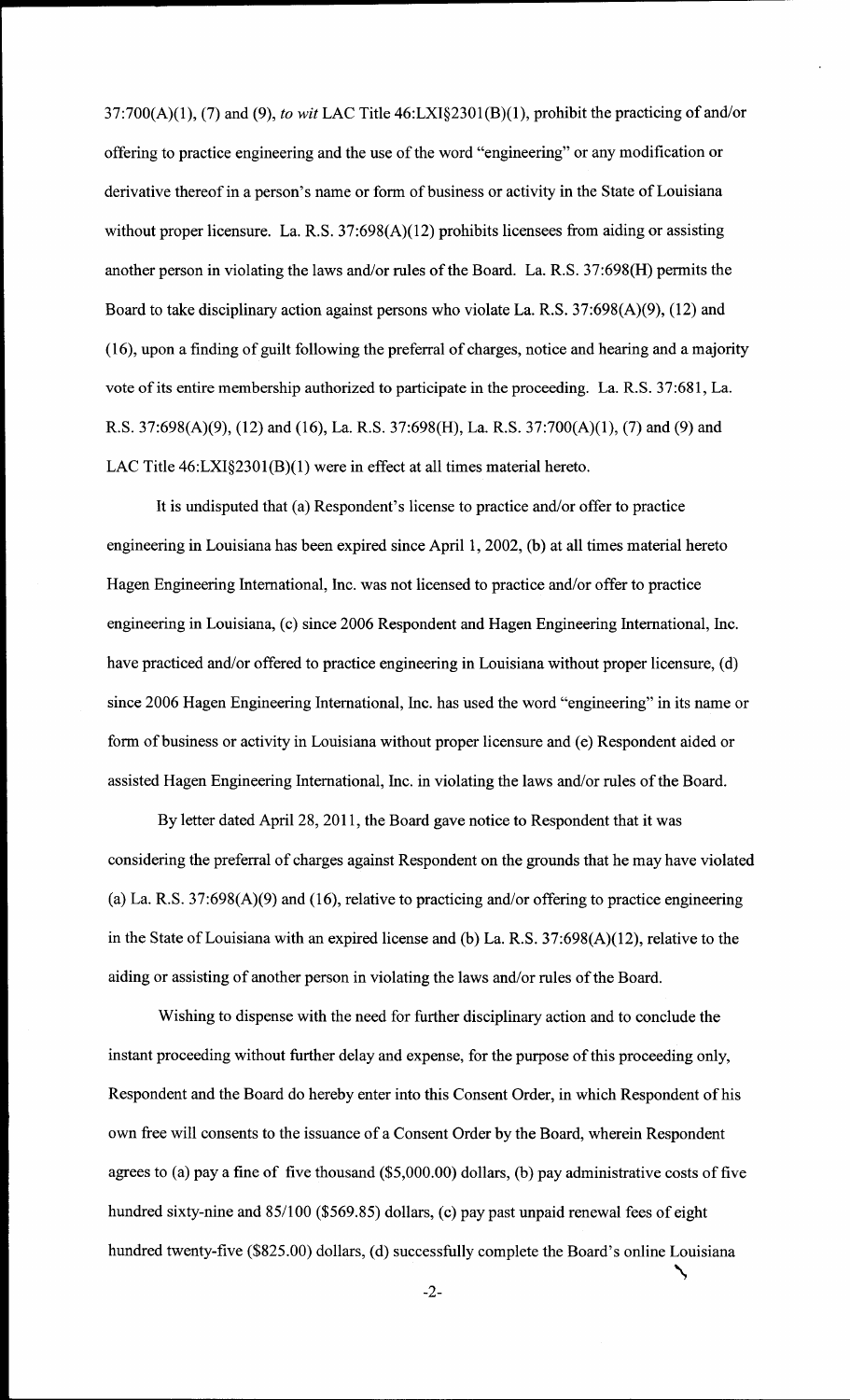Laws and Rules Quiz and (e) successfully complete the Board's online Louisiana Professionalism and Ethics Quiz, (f) immediately cease and desist the practicing of and/or offering to practice engineering in Louisiana until such time as his expired Louisiana professional engineer license is renewed by the Board and (g) the publication of this Consent Order on the Board's website and a summary of this matter in the Board's official journal, the Louisiana Engineer and Surveyor Journal, and the reporting of this matter to the National Council of Examiners for Engineering and Surveying (NCEES), identifying Respondent by name.

Respondent admits to violations of the referenced laws and/or rules regarding the practicing of and/or offering to practice engineering in the State of Louisiana with an expired license and the aiding or assisting of another person in violating the laws and/or rules of the Board. Respondent acknowledges awareness of said laws and/or rules and states that he will comply with all applicable laws and rules henceforth. Respondent has been advised of his right to be represented by counsel before the Board and/or to appear at any hearing personally or by counsel and present witnesses and evidence in his own behalf, and he hereby waives this right and his right to appeal; and he states affirmatively that he has been afforded all administrative remedies due him under the law.

Therefore, in consideration of the foregoing and by signing this Consent Order, Respondent does hereby waive his right to a hearing before the Board, to the presenting of evidence and witnesses in his behalf, to Findings of Fact and Conclusions of Law in this case, and to judicial review of this Consent Order.

Respondent hereby represents (a) that he fully understands the meaning and intent of this Consent Order, including but not limited to its final and binding effect, (b) that he has voluntarily entered into this Consent Order and that no other promise or agreement of any kind has been made to or with him by any person whatsoever to cause the execution of this instrument and (c) that the sanctions set forth in this Consent Order do not prevent the Board from taking further disciplinary or enforcement action against Respondent on matters not specifically addressed in this Consent Order.

WHEREFORE, the Louisiana Professional Engineering and Land Surveying Board and Respondent agree that:

-3-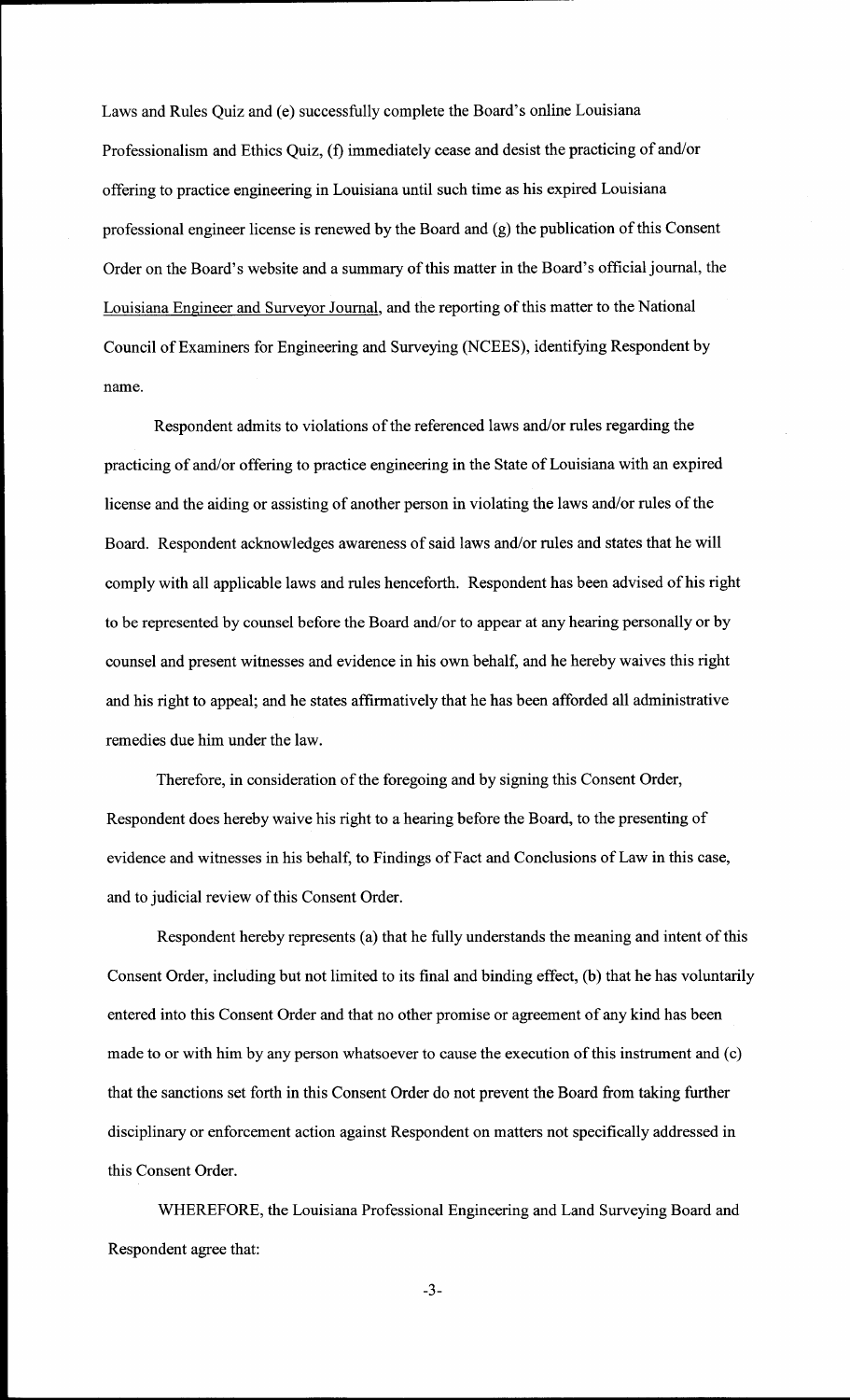1. Respondent shall pay a fine of five thousand (\$5,000.00) dollars, which shall be tendered to the Board by certified check payable to the Board, due upon the signing of this Consent Order; and

2. Respondent shall pay administrative costs of five hundred sixty-nine and 85/100 (\$569.85) dollars, which shall be tendered to the Board by certified check payable to the Board, due upon the signing of this Consent Order; and

3. Respondent shall pay past unpaid renewal fees of eight hundred twenty-five (\$825.00) dollars, which shall be tendered to the Board by certified check payable to the Board, due upon the signing of this Consent Order; and

4. Respondent shall successfully complete the Board's online Louisiana Laws and Rules Quiz with a score of 90% or higher and return it to the Board within sixty (60) days of the effective date of this Consent Order; and

5. Respondent shall successfully complete the Board's online Louisiana Professionalism and Ethics Quiz with a score of 90% or higher and return it to the Board within sixty (60) days of the effective date of this Consent Order; and

6. Respondent shall immediately cease and desist the practicing of and/or offering to practice engineering in Louisiana until such time as his expired Louisiana professional engineer license is renewed by the Board; and

7. This Consent Order shall be published on the Board's website and a summary of this matter shall be printed in the official journal of the Board, the Louisiana Engineer and Surveyor Journal, and reported to the National Council of Examiners for Engineering and Surveying (NCEES), identifying Respondent by name; and

8. This Consent Order shall not become effective unless and until it is accepted and signed by and on behalf of the Board. Should the Board not accept and sign this Consent Order, it is agreed that presentation of this matter to the Board shall not prejudice the Board or any of its members from further participation, consideration, or resolution of any further proceedings herein.

-4-